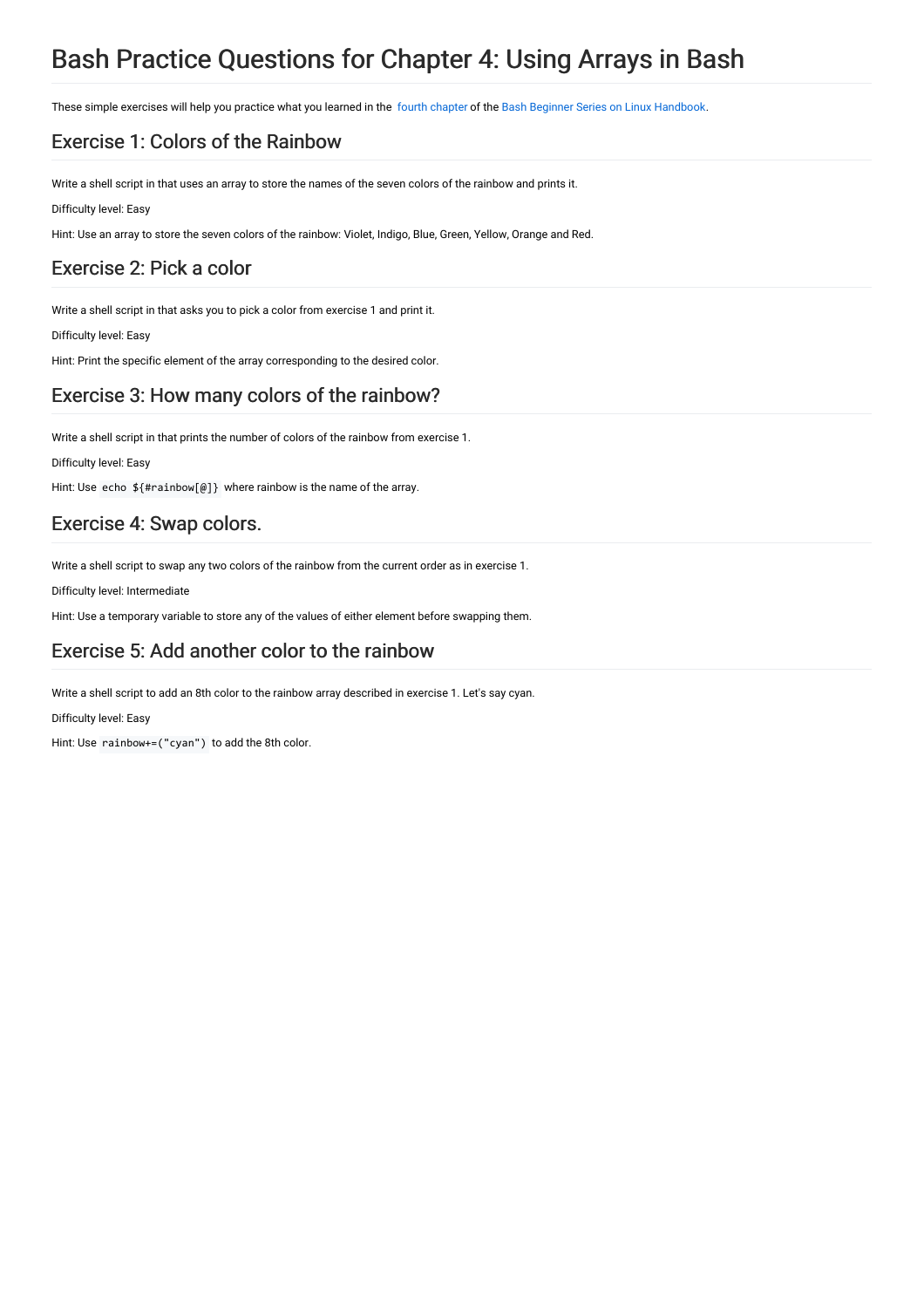## Solutions to the Exercises

#### Solution 1: Colors of the Rainbow

Write a shell script in that uses an array to store the names of the seven colors of the rainbow and prints it.

```
#! /bin/bash
```

```
rainbow=("violet" "indigo" "blue" "green" "yellow" "orange" "red")
echo "Colors of the rainbow:"
echo ${rainbow[*]}
```
#### Solution 2: Pick a color

```
Write a shell script in that prints the first color of the rainbow array described in exercise 1.
```
#### #!/bin/bash

```
rainbow=("violet" "indigo" "blue" "green" "yellow" "orange" "red")
echo "Colors of the rainbow:"
echo ${rainbow[*]}
echo "First color on this rainbow array:"
```
echo \${rainbow[0]}

#### Solution 3: How many colors of the rainbow?

```
Write a shell script in that prints the number of colors of the rainbow from exercise 1.
```

```
#!/bin/bash
rainbow=("violet" "indigo" "blue" "green" "yellow" "orange" "red")
echo "Colors of the rainbow:"
echo ${rainbow[*]}
echo "Number of colors of this rainbow:"
echo ${#rainbow[@]}
```
#### Solution 4: Swap colors.

٠ Write a shell script to swap any two colors of the rainbow from the current order as in exercise 1.

Here, we are going to swap colors violet and yellow. Their positions in the rainbow array are at 0 and 4 respectively.

```
#!/bin/bash
rainbow=("violet" "indigo" "blue" "green" "yellow" "orange" "red")
echo "Colors of the rainbow:"
echo ${rainbow[*]}
echo "Before swapping positions 0 and 4, the colors are arranged as:"
echo ${rainbow[*]}
temp=${rainbow[4]}
rainbow[4]=${rainbow[0]}
rainbow[0]=$temp
echo "After swapping positions 0 and 4, the colors are rearranged as:"
echo ${rainbow[*]}
```
#### Solution 5: Add another color to the rainbow